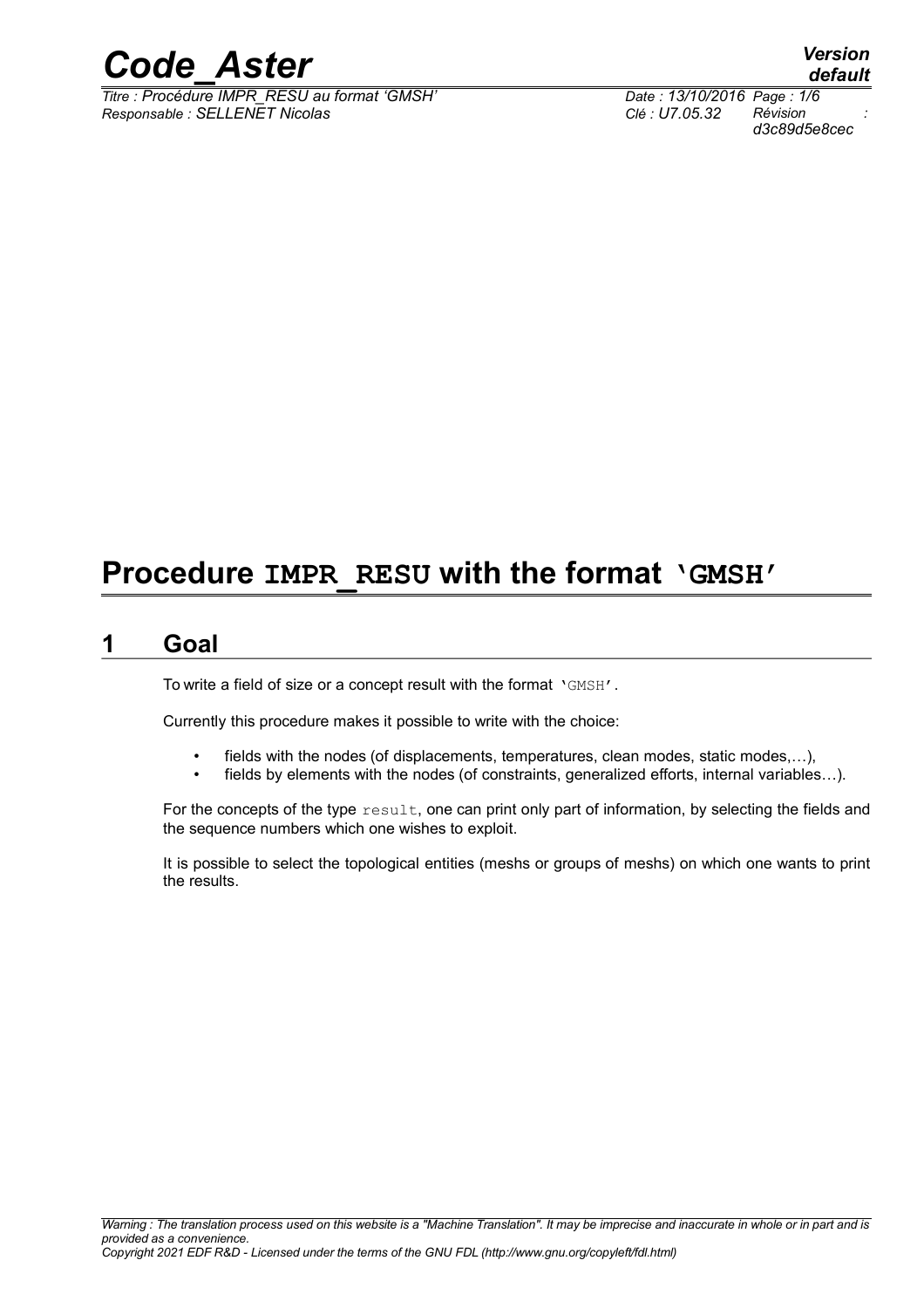**2 Syntax**

 $\overline{T}$ itre : Procédure IMPR\_RESU au format 'GMSH' *Responsable : SELLENET Nicolas Clé : U7.05.32 Révision :*

*d3c89d5e8cec*

#### IMPR\_RESU (  $\Diamond$  MODEL = Mo,  $\diamond$  UNIT = / links, / 37 [DEFECT]<br>/ 'YES', [DEFECT] ◊ PROC0 = / 'YES', [DEFECT]  $/$  'NOT',  $\bullet$  FORMAT = /  $\text{VGMSH}$ ,  $\bullet$  RESU =  $\mathbf{F}$  (  $\bullet$  / GRID = my,  $\qquad$  / [grid] / [skeleton]  $//$  CHAM GD = ch gd, / RESULT = resu,  $\Diamond$  / TOUT CHAM = /'YES', [DEFECT]  $/$ 'NOT', / NOM\_CHAM = l\_nomsymb, [l\_K16]  $\Diamond$  / TOUT ORDRE = 'YES', [DEFECT] / NUME<sup>ORDRE</sup> = lordre, [1\_I] / LIST\_ORDRE = lenti, [listis] / NUME\_MODE = lmode, [l\_I] / NOEUD CMP = lnoecmp, [l\_K16] / NOM  $CAS$  = ncas,  $[1 K16]$ / ANGLE = langl, [1 K16]  $FREQ = Ifreq,$  [l R] / LIST FREQ = lreel,  $[i]$ istr8] / INST = linst, [1\_R]<br>/ LIST INST = lreel, [list LIST INST =  $lree1$ ,  $[listr8]$  $\Diamond$  | PRECISION = / prec, [R] / 1.0D-3, [DEFECT] | CRITERION = / 'RELATIVE',[DEFECT] / 'ABSOLUTE', # Selection of the topological entities and the components ◆ / MESH = l\_maille, (l\_maille)<br>/ GROUP MA = l\_qrma, (l\_qr mail  $l$  grma,  $[$ [ gr maille]  $\Diamond$  TYPE CHAM = / 'SCALAR', [DEFECT]  $\diamond$  NOM CMP = lnomcmp, [1 K8] /  $/$   $VET$  3D',  $/$  'TENS  $2D'$ ,  $\sqrt{VECT}$ 2D',  $/$  'TENS 3D',  $\bullet$  NOM CMP = lnomcmp, [l K8] ),  $\begin{array}{ccccccccc}\n\bullet & \text{PART} & = & / & \text{YREAL}^\prime\end{array},$ / 'IMAG',  $\Diamond$  VERSION =  $/$  1.2, [DEFECT] / 1.0, [R]  $)$  ;

*Warning : The translation process used on this website is a "Machine Translation". It may be imprecise and inaccurate in whole or in part and is provided as a convenience. Copyright 2021 EDF R&D - Licensed under the terms of the GNU FDL (http://www.gnu.org/copyleft/fdl.html)*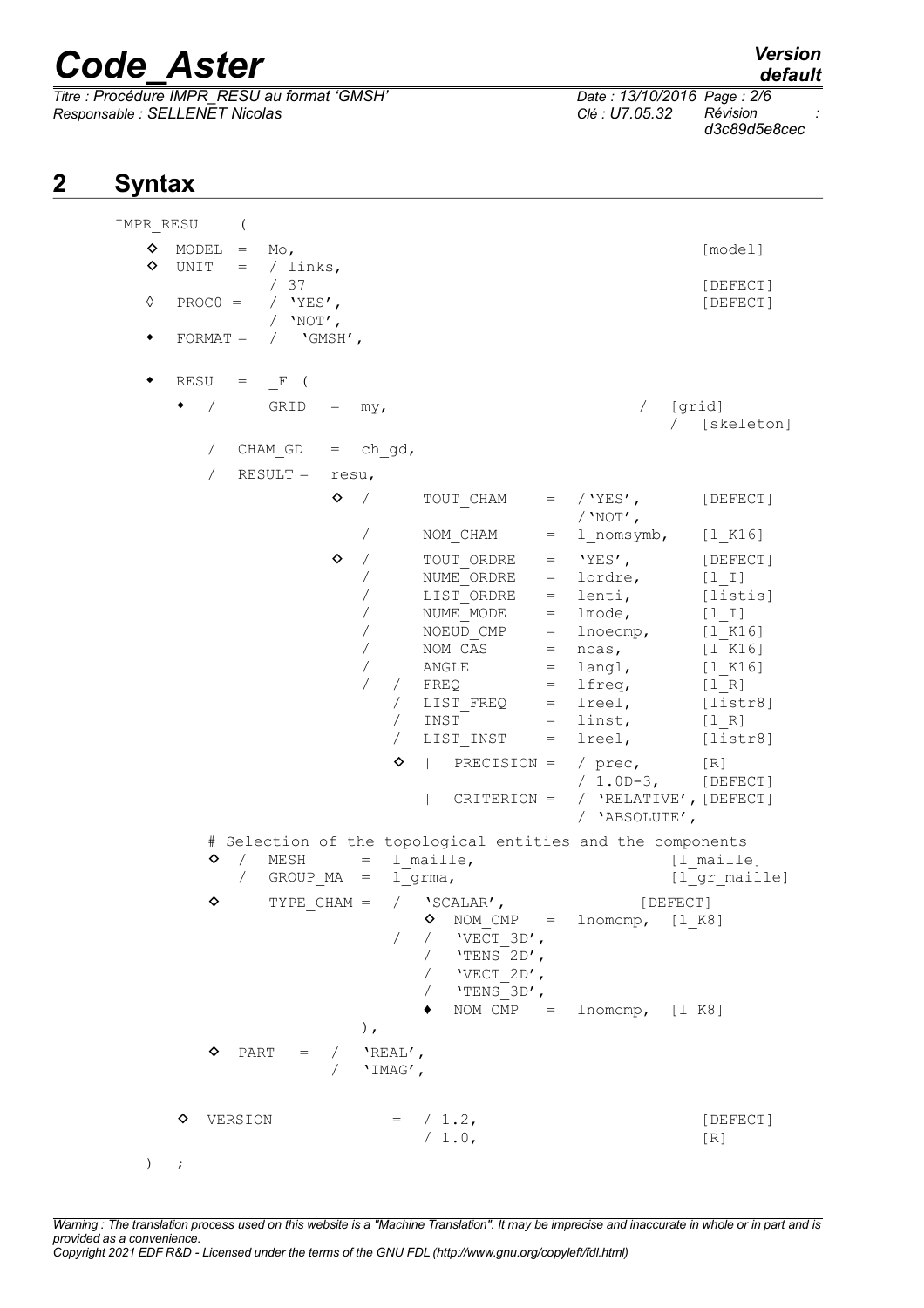*Titre : Procédure IMPR\_RESU au format 'GMSH' Date : 13/10/2016 Page : 3/6 Responsable : SELLENET Nicolas Clé : U7.05.32 Révision :*

*d3c89d5e8cec*

# **3 Keyword RESU**

This keyword factor makes it possible to specify the results to print and the format according to which one wants to print them.

#### **3.1 Operand GRID**

This operand makes it possible to choose the grid which one wishes to print. The simultaneous impression of the grid and fields is impossible

## **3.2 Selection of the data to be printed**

The values of the computed fields are stored in structures of data called fields of size. These fields of size can be directly accessible (concept CHAM GD) or to be in a structure of data gathering several fields of size (concept  $resul$ ).

- A field of size is a structure of data which makes it possible to store fields defined in the nodes (cham no  $*$ ) or of the fields defined by elements (cham elem  $*$ ). For the fields by elements, one distinguishes the fields defined in the nodes from the elements and the fields defined in the points of GAUSS of the elements.
- A concept result is composed of one or more fields of size. For example, with each step of calculation one stores in the structure of data  $result$ , the field of size displacement. This structure is thus a matric structure of order 2, whose index is, for example, the list of the moments of calculation and the other the whole of the computed fields (displacements, constraints, deformations,…).

One reaches in this case a field of size by specifying a value of a variable of access (sequence number, moment, frequency, number of mode,...) and a field name ('DEPL','SIGM\_ELNO',...). There exist several types of concept result : evol elas, evol noli, mode meca,.... With each one corresponds a list of fields and a list of licit variables of access.

Taking into account the structure of data  $result$ , one understands easily that the possibilities of impression which one lays out are those of the fields of size, supplemented by specific possibilities.

#### **Caution**

*One cannot print in the same file it GRID and it RESULTAT/CHAM\_GD , GMSH cannot read such a file. The order thus stops if the two keywords are present.*

#### **3.2.1 Operand CHAM\_GD**

For CHAM NO, the components of the field to the nodes are burst in a vector field gathering the components DX, DY, DZ and in as many scalar fields there are other components.

**Example** : In the case of a field with the nodes of size DEPL and whose modeling is of standard beam, one writes:

- 1 vector field (gathering the whole of the components of translation),
- 3 scalar fields (a field per degree of rotation).

For CHAM\_ELEM, one prints only the fields by elements with the nodes ( ELNO ). A field by elements with the nodes is burst in as many scalar fields there are components.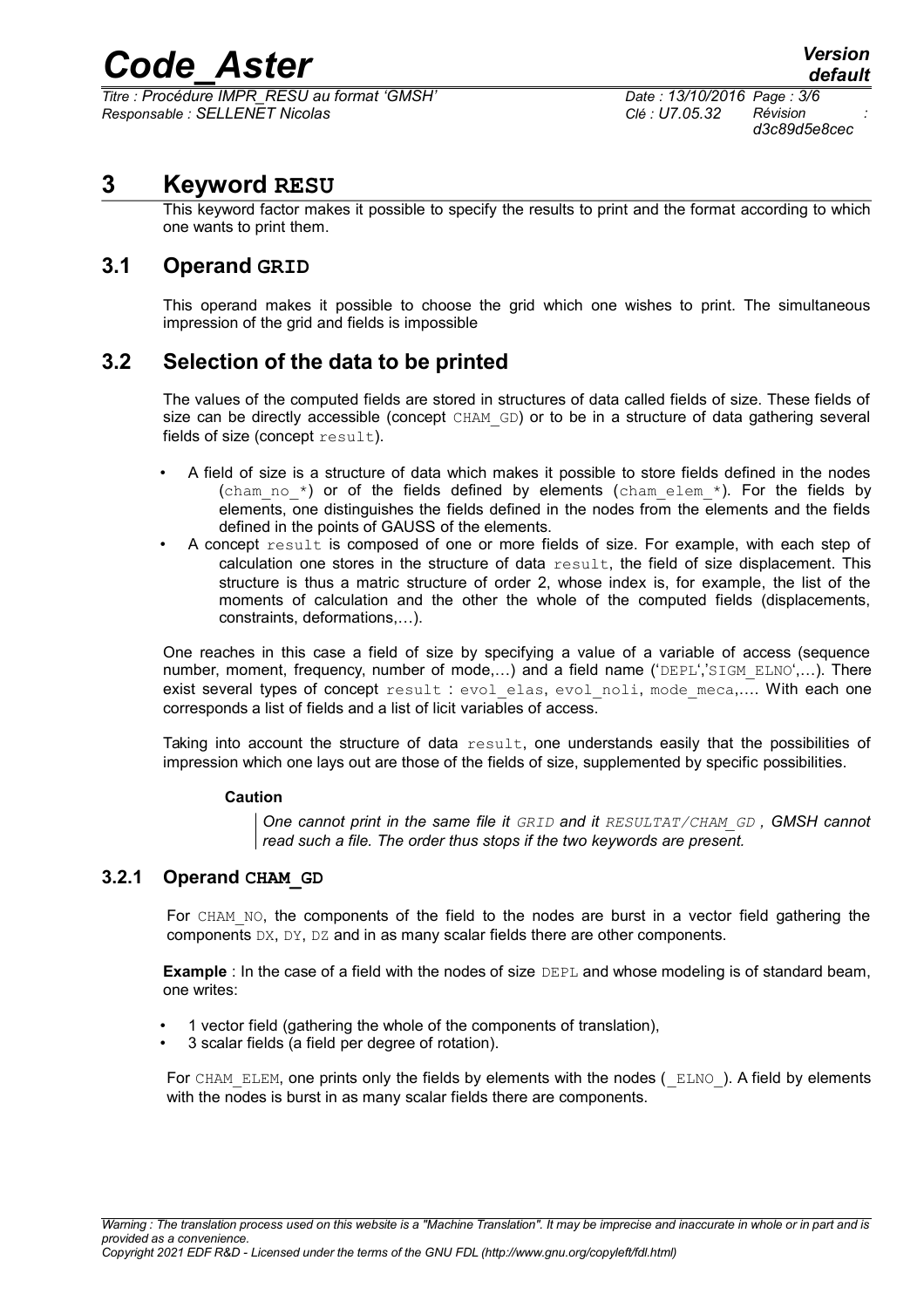*Titre : Procédure IMPR\_RESU au format 'GMSH' Date : 13/10/2016 Page : 4/6 Responsable : SELLENET Nicolas Clé : U7.05.32 Révision :*

*d3c89d5e8cec*

#### **Notice**

*When one writes a result with format GMSH, the title of the fields, which appears in GMSH, is made up by the name of the Aster result + the name of the field + the component. Example: RESU\_DEPL\_DX : the component 'DX' field 'DEPL' result 'RESU' If a derived field is written, one intercalates the name of the significant parameter by report to which one derives, between the name of the result and the name of the field. Example: RESU\_PS1\_DEPL\_DX : the derivative compared to 'PS1' component 'DX' field 'DEPL' result 'RESU'.*

#### **3.2.2 Operand RESULT**

The operand RESULT allows to print the fields contained in a concept result. One can for example choose to print only certain fields (cf the keyword: NOM\_CHAM). The concept  $result$  is written field of size by field of size as described in [§4.1].

# **4 Choice of the fields to be printed**

#### **4.1 Operands TOUT\_CHAM/NOM\_CHAM**

Cf document [U4.71.00].

#### **4.2 Operands**

**TOUT\_ORDRE/NUME\_ORDRE/LIST\_ORDRE/NUME\_MODE/INST/LIST\_I NST/FREQ/LIST\_FREQ/NOEUD\_CMP/NOM\_CAS/ANGLE/PRECISION/C RITERION**

Cf document [U4.71.00].

# **5 Selection of the geometrical zones and the components**

In order to reduce the volume of the impressions, it is sometimes necessary to print only part of the result. With this intention one can print a field with the nodes or a field by element only in certain elements.

This selection which one will note "selection on topological entities" is possible with the format 'GMSH'.

#### **5.1 Operand MESH**

This keyword makes it possible to indicate the list of the meshs on which one wishes to print one cham\_elem. For one cham\_no, it makes it possible to indicate the list of the nodes, tops of the meshs to which one wishes to print it cham\_no.

#### **5.2 Operand GROUP\_MA**

This operand makes it possible to indicate the list of the groups of meshs on which one wishes to print one cham\_elem. For one cham\_no, it makes it possible to indicate the list of the nodes, tops of the meshs to which one wishes to print it cham no.

## **5.3 Operand TYPE\_CHAM**

GMSH because it is able to visualize vectors and tensors; it is thus possible to visualize the other things that each component independently. This operand makes it possible to choose it type of field to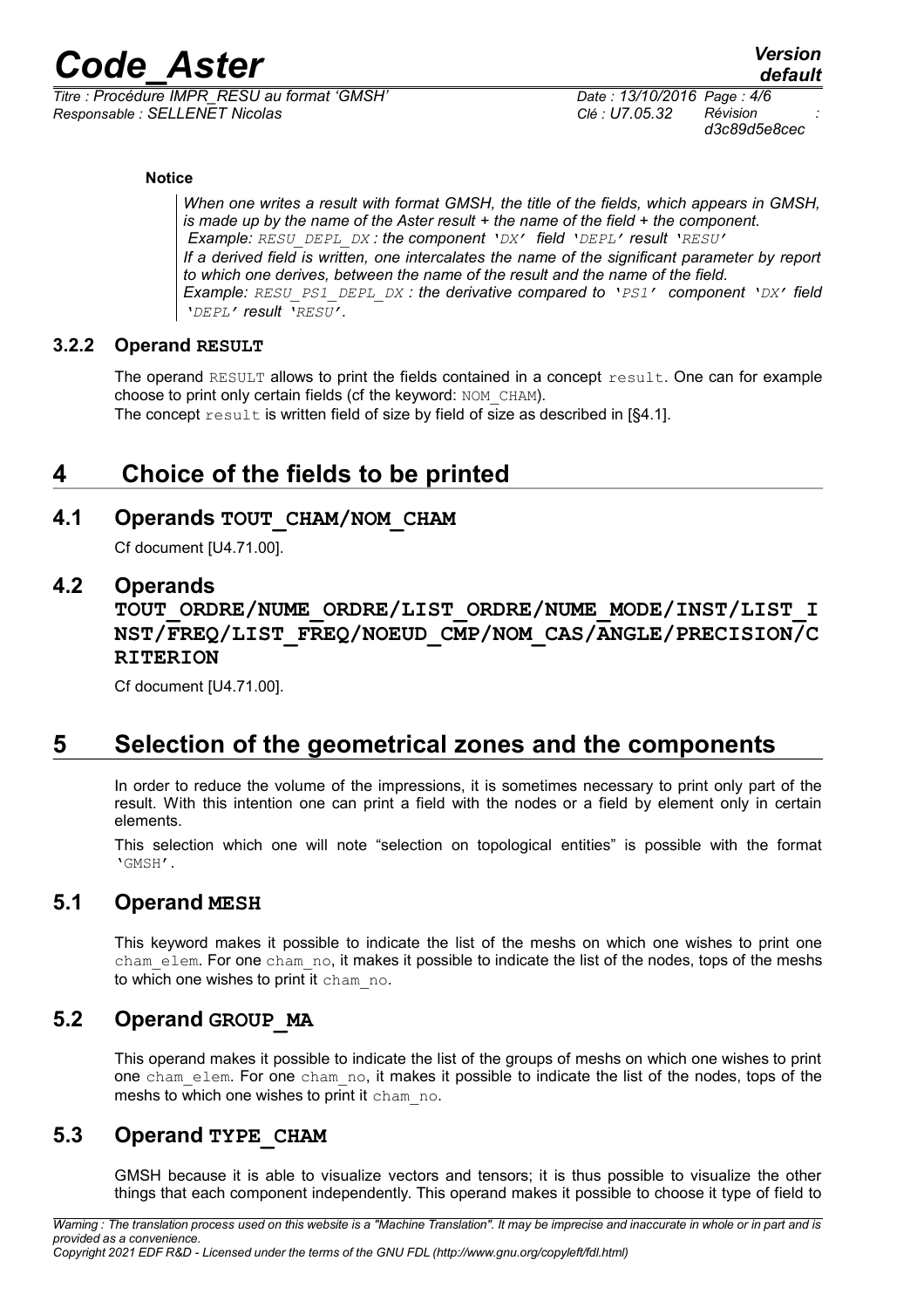*Titre : Procédure IMPR\_RESU au format 'GMSH' Date : 13/10/2016 Page : 5/6 Responsable : SELLENET Nicolas Clé : U7.05.32 Révision :*

*d3c89d5e8cec*

be printed ('VECT\_2D', 'VECT\_3D', 'SCALAR', 'TENS\_2D' or 'TENS\_3D'). The value by default is 'SCALAR'.

### **5.4 Operand NOM\_CMP**

This operand makes it possible to choose the list of the components which one wishes to print according to the type of selected field.

If one chose to print scalar fields it is not necessary to inform NOM CMP, in this case, each component will be printed independently from/to each other.

#### **5.5 Operand PART**

One cannot print complex fields with format GMSH, it is thus necessary, for such fields, to select the part REALITYor IMAGinaire to be printed.

# **6 Operand VERSION**

Meshs accepted by GMSH (in postprocessing) are, since the version 1.35, the meshs of the type POI1, SEG2, TRIA3, QUAD4, TETRA4, HEXA8, PENTA6, PYRAM5, which corresponds to:

 $VERSION = '1.2'$  who is the value by default

If one requires to visualize the fields with an old version of GMSH or if one wishes to cut out all the meshs in POI1, SEG2, TRIA3 and TETRA4, one uses VERSION =  $'1.0'$ .

To be able to visualize the sights with GMSH, the grid is modified to have only meshs GMSH. Currently, meshs PYRAM13 are not treated.

- SEG3 is broken up into 2 SEG2,
- SEG4 is broken up into 3 SEG2,
- TRIA6 is broken up into 4 TRIA3,
- TRIA7 is broken up into 4 TRIA3,
- QUAD4 is broken up into 2 TRIA3 (cut out only if  $VERSION=' 1.0 '$ ),
- QUAD8 is broken up into 6 TRIA3,
- $\cdot$  OUAD9 is broken up into 6 TRIA3.
- TETRA10 is broken up into 8 TETRA4,
- PENTA6 is broken up into 3 TETRA4 (cut out only if VERSION=' 1.0 '),
- PENTA15 is broken up into 16 TETRA4,
- PYRAM5 is broken up into 2 TETRA4 (cut out only if  $VERSION=' 1.0 '$ ),
- HEXA8 is broken up into 6 TETRA4 (cut out only if  $VERSION=' 1.0 '$ ),
- HEXA20 is broken up of 24 TETRA4,
- HEXA27 is broken up into 48 TETRA4.

#### **Notice 1**

*TRIA7 (respectively QUAD9 ) is cut out like TRIA6 (resp. QUAD8 ) because the central node does not carry a degree of freedom of displacement in modeling*  $COQUES$  *3D.* 

#### **Notice 2**

*With the recent versions of*  $GMSH$  *( > 1.60 ), one could avoid cutting out the elements. The choice is not available in Code\_Aster because it is possible to read format MED in GMSH since version 2.0.*

# **7 Operand UNIT**

*Warning : The translation process used on this website is a "Machine Translation". It may be imprecise and inaccurate in whole or in part and is provided as a convenience.*

*Copyright 2021 EDF R&D - Licensed under the terms of the GNU FDL (http://www.gnu.org/copyleft/fdl.html)*